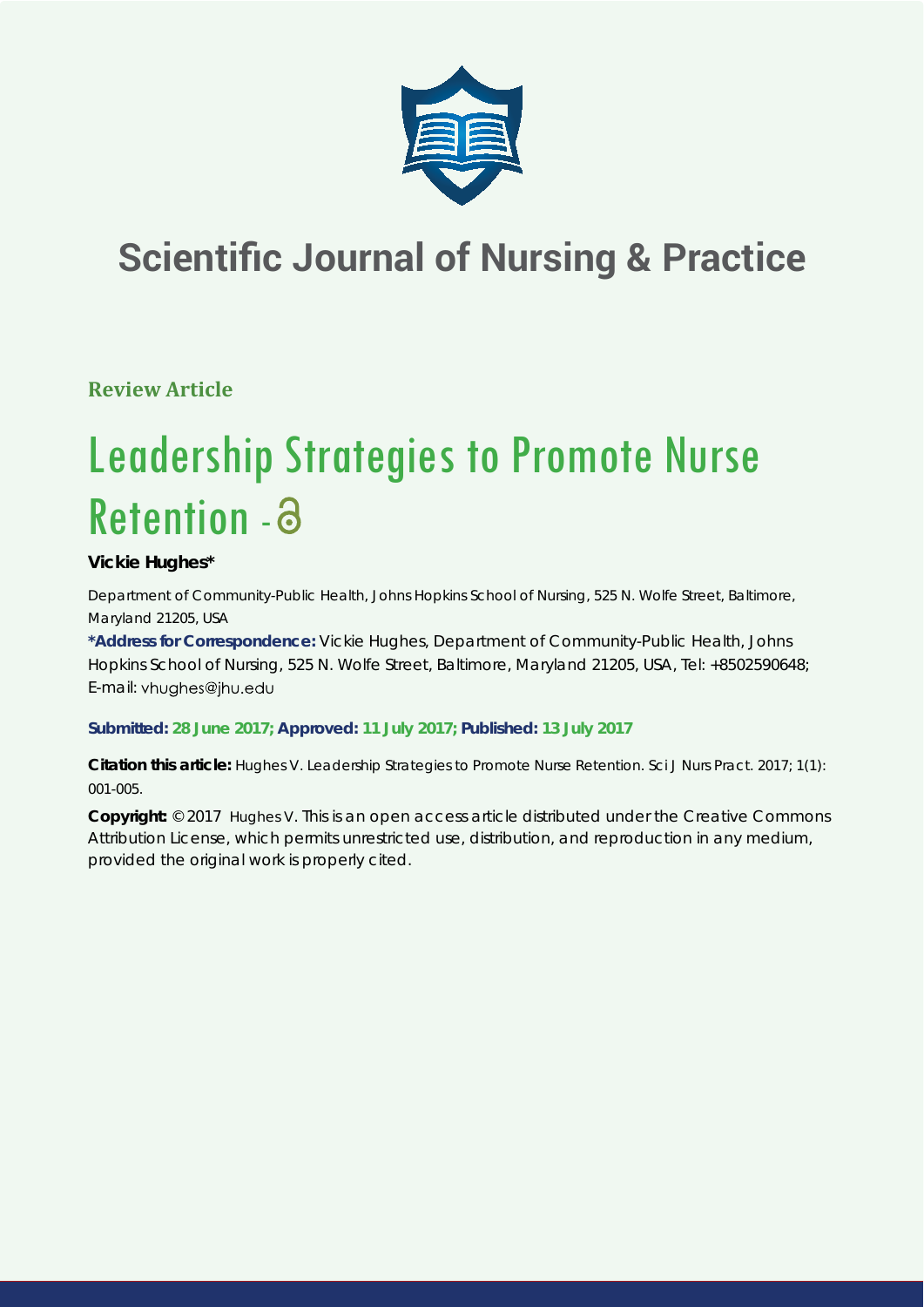Nursing turnover rates, as reviewed in 25 articles published between 1990 and 2010, range from 9.49% to 250% [1]. Duffield and others [2] examined the nurse turnover rate and cost in Australia, Canada, New Zealand and the United States. New Zealand had the highest turnover rate (44.3%), followed by the United States (26.8%), Canada (19.9%), and then Australia (15.1%)The turnover costs per nurse were reported as highest in Australia (\$48,790), followed by Canada (\$26,652), New Zealand (\$23,711), and the United States ( $$20,561$ ). A significant proportion of nursing turnover costs was attributed to hiring temporary replacements for the nurses who left their jobs [2]. According to a report from Nursing Solutions, the average hospital cost for bedside registered nurse turnover was between 4.9 million and 7.6 million dollars per year [3].

# **FRAMEWORK**

Nurse retention is an important area to examine from a financial standpoint as well as from a nursing quality care view. Some of the reasons identified by nurses for leaving their nursing positions are directly related to patient safety and staffing concerns. Cowden and Cummings [4] proposed a theoretical model of clinical nurses' intentions to stay. The theoretical model is composed of manager, organizational, work, and nurse characteristics. The interaction among the 4 types of characteristics described by Cowden and Cummings result in a cognitive and affective nurse response that ultimately leads to an intent to stay or leave decision. The model developed by Cowden and Cummings (2012) could be strengthened by including external factors, outside of the organization/work environment, that may impact the nurse intent to stay. Some of the proposed external factors include family and work/life balance issues.

Perhaps the place to begin looking at intent to stay is to first examine factors that lead to turnover intention. Takase [5] conducted a concept analysis of turnover intention. Internal and external antecedents lead to turnover intention, which is a part of the multistage process of leaving a nursing position. Some of the antecedents involve characteristics of working conditions such as workload, role stress, work schedule, level of autonomy, and interpersonal relations within organization. Additional antecedents involve organizational characteristics such as profitability, unionization, teaching or magnet status and organizational climate such as ethics, support, equality, justice, and power [5]. It is the perception of the antecedents that leads to a positive or negative psychological experience by the nurse.

According to Takase [5], turnover is a multi-stage process involving the nurse terminating current employment. The nurse employee experiences a negative psychological response resulting in a cognitive and behavioral withdrawal. The nurse withdrawal leads to the development of a cognitive turnover intention, which ends with an actual turnover event. Intervening during the multi-stage termination process might prevent nurse turnovers. This discussion paper will focus on interpersonal leadership strategies, targeting internal and external antecedents of nurse turnover, to improve nurses' intent to stay at current nursing position.

# **METHOD**

 A literature review was conducted utilizing PubMed, CINAHL Plus, and PsycINFO for search terms "nurse retention", "intent to stay", "nurse turnover", and "nursing leadership". Abstracts for papers published between 2000 and 2017 were reviewed for relevance. Papers included in the review were examined for factors that contributed to nurse retention, nurse intent to stay or nurse turnover. Based on

findings from the literature review, Cowden and Cummings Model of Clinical Nurses' Intent to Stay, and thirty plus years of personal nursing experience, this discussion paper will propose leadership strategies for promoting nurse retention.

# **DISCUSSION**

#### **Trust**

Ever worked for a boss that you could not trust? How did you feel? Miserable? I have had this experience several times. When the words of your boss do not match his or her actions, which do you believe? When the boss communicates different messages based on their audience, what guidance do you follow? When something goes wrong, does the supervisor accept responsibility or always blame the subordinates? Does the leader support his/her people or blame them? How many people have left the workplace because of the leader? It is emotionally draining to work for someone whom you cannot trust. Trust is one of the components necessary for a person to feel safe in high risk and emotionally charged situations. When people do not trust, they begin protecting themselves from potential harm.

Most of the people that I have worked for during my career have demonstrated strong moral ethics. When looking at leadership, integrity is the core component of any leader. A leader with integrity will admit when he or she is wrong about a subject. A leader with integrity will accept responsibility when situations go wrong. A leader with integrity realizes that he or she does not know everything and needs others to help them discern the facts before drawing a conclusion. A person's personal integrity is demonstrated through character. Integrity is doing the right thing even when no one is looking. Personal integrity is one of the characteristics demonstrated in successful nurse leaders [6-10].

Wieck, Prydun & Walsh [11] surveyed 108 nursing students and 126 hospital managers to rank 56 traits for the most desired and least desired in their leaders. The number one response of both groups was honesty. Honesty is vital to the establishment of a trusting relationship. Atiyeh and AbuAlRub [12] discovered that when the level of trust increased, the level of intent to stay at work for nurses also increased. Perhaps the sense of trust also promoted a sense of loyalty as demonstrated by the intent to stay.

There are two leadership styles that seem to focus on integrity and building trust, Authentic Leadership and Aesthetic Leadership. The attributes associated with authentic leadership include genuineness, trustworthiness, reliability, compassion and believability [13]. The American Association of Critical-Care Nurses [14] listed authentic leadership as the  $6<sup>th</sup>$  critical element in establishing and sustaining healthy work environments. The authentic leader must have clear values and moral courage in order to maintain authentic leadership [15]. Aesthetic leadership in clinical nursing has been found to have an explicit moral dimension which included embodying principled practice, ethical leadership in ambiguous situations, and providing fair and just solutions. Nurses value clinical leaders who embrace and operate with a strong moral compass [10].

Authentic and aesthetic leadership styles do not build character, but they provide a framework for the leader with integrity to demonstrate the character necessary to establish a trusting relationship. The trusting relationship between the leader and nurse can create an environment where work issues, such as scheduling, patient case load, and overtime requirements, can be honestly discussed and collaborative solutions developed.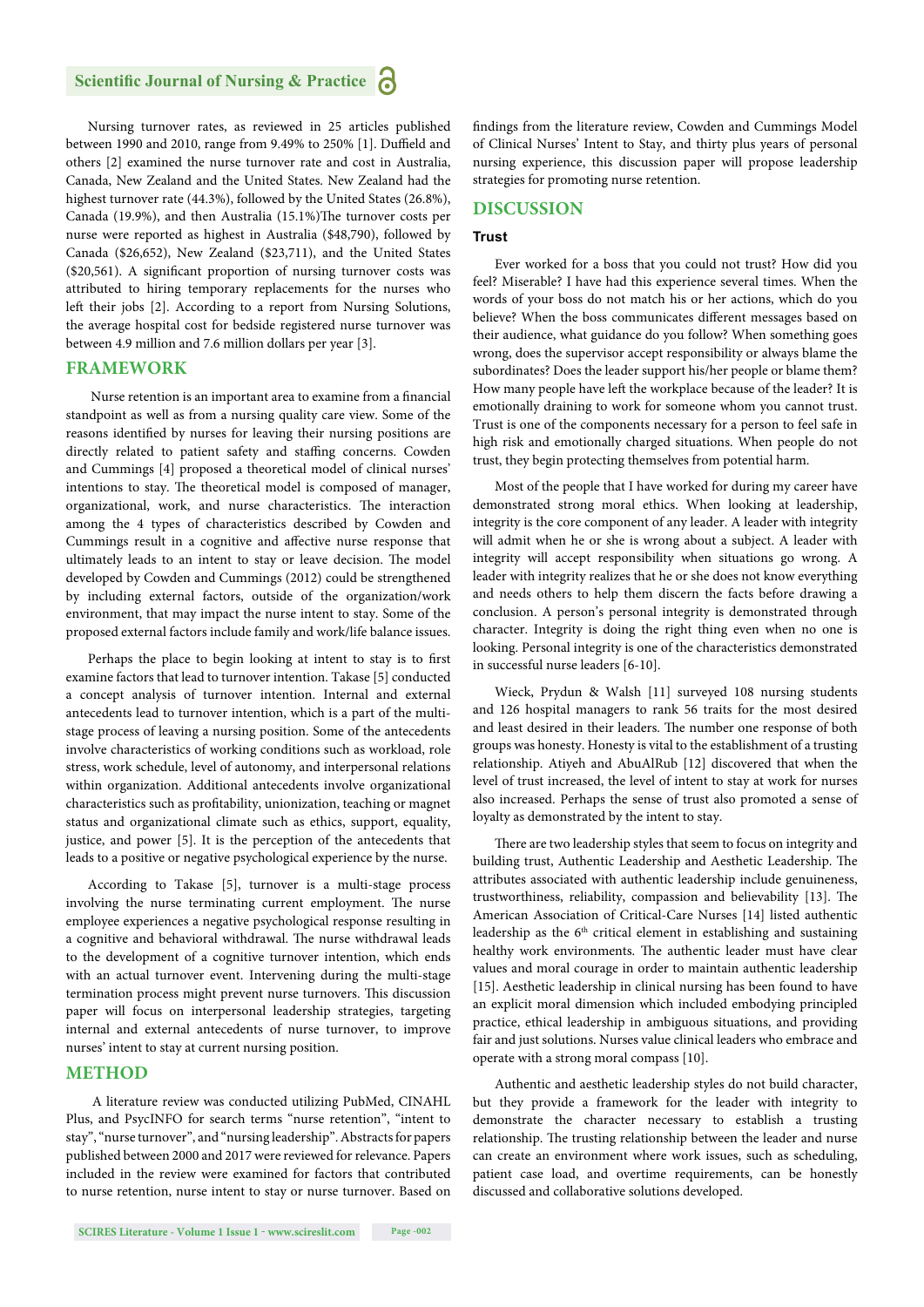# **Loyalty**

The truly great leaders that I have had the privilege to work with realize that it is the leadership position that holds the authority and not the person. In other words, a true leader realizes that "it is not about me", it is about accomplishing the mission, goals, and responsibility of the position in which I have been appointed with integrity. These leaders are focused on others and inspire others to trust them. Leaders who are others' focused promote strong sense of loyalty in subordinates. Sometimes this loyalty may continue even after the subordinate no longer works for the leader or at the organization. If called upon, the subordinate may respond not because they "have to" but because they "want to" help. Loyalty can be a strong motivator for action.

Rodwell, Williams, and Gulyas [16] found that loyalty had a direct, specific, and tight relationship to the nurses' intent to stay or leave. Loyalty is defined as a strong feeling of support or allegiance [17]. Loyalty, as demonstrated through an affective commitment to the supervisor, was found to be most strongly related to job satisfaction and nurse well-being [18]. Positive affective responses can influence a nurse's intent to stay based on Cowden and Cummings Model [4] or a nurse's turnover process [5].

Employee loyalty is earned through consistent behaviors and demonstrated loyalty from the leader to the nurse. Staff nurses often work long hours and sacrifice time with their families to ensure the care of their patients. It is important that their supervisors recognize the nurse sacrifice and provide opportunities for the nurse's growth and development. The first step in creating loyalty is to create a culture of respect. Role model respectful behaviors. Listen to concerns, issues, and especially success stories. Establish respectful behaviors as a priority and promote zero tolerance of disrespectful behaviors to help build a unit culture of respect.

Ensure that you assess for any sign of emotional or physical withdrawal. Withdrawal can indicate a negative psychological or cognitive experience by the nurse. Correcting misperceptions, restoring communication, and empathizing with hurt feelings can go a long way in building team cohesion. Take care of your personnel and they will take care of the mission. When the hard times come, support your staff to work through the conflicts in a respectful manner. This support will help nurses become more confident in your leadership, which in turn helps build trust and loyalty.

# **Safety/ Security**

Safety is identified as the second level, just above the physiological needs, in Maslow's hierarch of needs model [19]. The physiological needs are the basic requirements for human survival, such as food, water, clothing and shelter. In theory, once the physiological needs are gratified, then the safety takes precedence and dominates behavior (Maslow [19]). Arruda [20] proposed that Maslow's hierarch can be applied to nurse retention. Some areas of safety identified within nursing care nurse-to-patient ratios, exposures to hazardous agents and infections, and workplace abuse/ violence.

It is scary to work undermanned in an acute care setting, taking care of severely ill patients. In the unit culture, sometimes those who complain about understaffing are considered whiners. As a new nurse, I did not want to be considered a "whiner". During my early years of nursing practice, I often worked short-staffed. I remember after certain shifts feeling literally ill and thinking there is no way that I can continue to work here. The emotional labor of working with the fear that "something bad is going to happen" just drained all of my energy. It was not the feeling busy or working hard that produced the uncomfortable feeling, but the concern for patient safety.

Nurses want to provide safe care. Nurse retention has been positively correlated with a safety climate [21,22]. Nurse collaboration has been positively associated with quality of patient care and nurse intention to stay [23]. But, adequate nurse staffing levels is an ongoing issue within the profession that can negatively impact the quality of care that is provided within the nursing work environment.

Nantsupawat and others [24] conducted a survey in a stratified random sample of 1412 registered nurse who provided direct patient care in Thailand. The reported average number of patients per nurse ratio was 11, with a range of 6 to 15 patients per nurse. The investigators discovered that for each additional patient added to the nurse case load, the reported needle stick and sharps injuries increased by 4%. Workload was one of the antecedents identified by Takase [5] that led to nurse turnover. Furthermore, insufficient resources and inability to ensure quality patient care were important factors in nurse managers' intention to leave their job [25].

On the other hand, when there is lower nurse to patient ratio, the outcomes have been positive. When hospitals followed the California-mandated nurse to patient ratios, facilities in three states reported a decrease in nurse dissatisfaction, less nurse burnout, and better quality of patient care [26]. Creating staffing models that adhere to recommended nurse to patient ratios may be one way to create a better patient safety climate. Dykstra and Bridges [27] created an intensity index scorecard as a method for nurse workload-leveling. Utilizing the tool provided a quantifiable way for nurse managers to make patient assignments, make staffing decisions, and rotate admissions.

Nurses also want to work in a safe work environment that is free from abuse and violence [20]. There is a growing body of knowledge in the nursing literature on incivility, sometimes identified as nurse mobbing. Incivility is a low intensity deviant behavior that is characterized by ambiguous intent [28]. Cowden and Cummings [4] identified abuse as one of the factors in their model that is associated with nurse intent to leave their employment. Wellbourne and Sariol [28] proposed that because incivility is subtle in comparison to other deviant workplace behavior, it may often go unaddressed with the potential to spiral into increasingly deviant behaviors. Incivility in nursing occurs mainly through nurse to nurse horizontal behaviors [29]. A potential source to the nurse incivility might be related to nurses being considered an oppressed group. Historically, nursing has been viewed as being oppressed through medical dominance and gender dominance of a predominately female profession [29].

Incivility was one of the factors correlated with nurses' turnover intentions [4,30]. Several studies have identified that the leadership relationship can have a strong impact on reducing the risk for incivility on the nursing units [31-33]. Authentic leadership can have a direct negative effect on bullying and an indirect effect on lower turnover intention, burn out and emotional exhaustion [34]. Good leaders can reduce the incidence of nurse incivility and create a safe work culture. Good leaders should set the expectation early that incivility and disrespectful behaviors will not be tolerated.

Another type of safety/ security may be related to job security and benefits. In Jordan, nurses who worked in public hospitals as government employees with permanent contracts reported a significant higher intent to stay than nurses who worked in for profit, private sector hospitals with yearly contracts [35]. Similarly,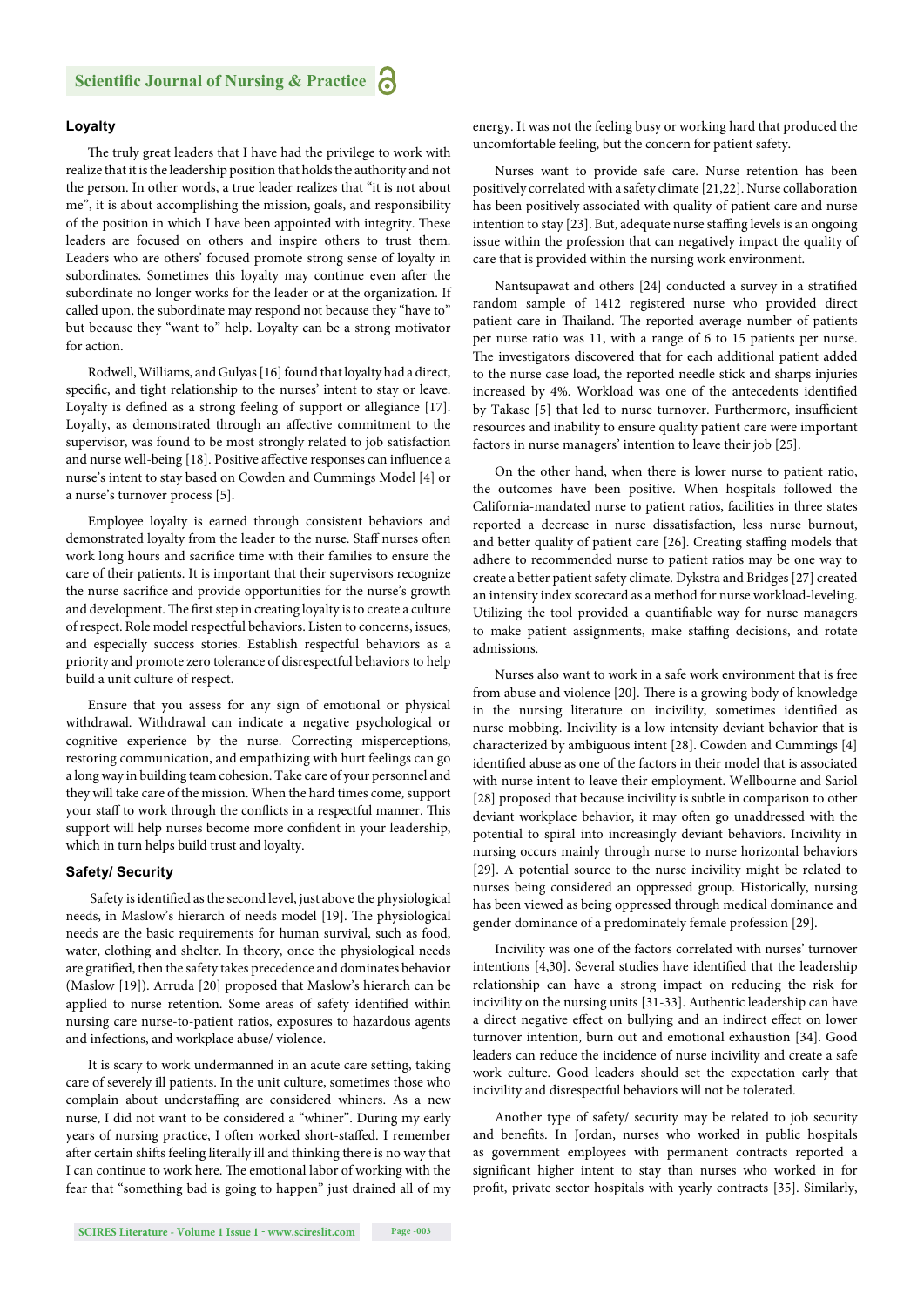in Mainland China, nurses who worked in tertiary hospitals, which tended to have higher pay and better retirement benefits, had a greater intent to stay than nurses who worked in primary and secondary hospitals [36]. In addition to type of hospital, older nurses reported a much higher intent to stay in nursing profession than younger nurses in China and in Canada [36,37]. Support employees in obtaining a secure retirement with benefits for their families is a leadership strategy that can promote nurse retention.

#### **Support**

According to the Oxford Dictionary, support can be defined as to bear the weight; to give assistance; and to give approval, comfort or encouragement [17]. Support is particularly important to employees who are carers [38]. Husbands advocate that carers are often the "forgotten community", because the person who is ill often gets the attention [38]. Providing support for employees during this period of time when they are carers for ill family members at home can promote a sense of loyalty and commitment [38]. The same is true within nursing. When a nurse is caring for ill family members at home and caring for patients at work, finding balance can be very difficult. The supervisor who supports a nurse through a very difficult time is not forgotten. Although Cowden and Cummings (2012) did not include external factors outside the organization as a component of their model, extended family issues can be a factor that affects a nurse's decision to leave the workplace. Support that goes beyond the immediate organization can foster a stronger sense of loyalty from the employee.

I have found that little acts of kindness such as flexibility with shift work, sending a card, or just listening to a nurse talk about the loss of a loved one can make all of the difference in building a supportive relationship that ultimately results in nurse retention. When I have invested my time and efforts into supporting nurses who have been going through a difficult time, I have discovered that they bounce back stronger and more willing to invest and contribute to the organization. Feeling valued by an organization must come through the people. Supervisors who demonstrate caring support for their nurses can make all of the difference in nurse retention.

There are many articles that discuss the importance of leadership support. For example, in a study of 514 Thai nurses, high strain was associated with low intent to stay at work. Using multiple regression analysis, intent to stay was significantly and positively correlated with supervisor support among the nurses with high-strain jobs and with coworker support in nurses with active jobs [39]. Rod well and others [16] discovered that nurses who felt like they contributed within the leader-member exchange were more engaged and intended to stay in their current employment. Nei, Snyder, and Litwiller [40] found in a meta-analysis that supportive and communicative leadership are two of the strongest predictors of nurses' intent to stay. The key is to provide the support and to communicate the support in a manner that is meaningful to the nurse.

# **Appreciation for contribution**

Appreciation is basically creating in an environment where employees feel that others care about them. Some precursors for creating a work environment where people feel "cared for" involves a management style that stimulates trust, a spirit of teamwork and safety, structured times to be heard, managers who listen, a dramafree positive attitude, collaboration and autonomy [41]. But creating a healthy environment is only one part of the puzzle to helping a nurse feel appreciated. The appreciation must be communicated in a manner that the nurse values. In order to know how the nurse wants the appreciation to be expressed, the supervisor must first know and understand the nurse.

According to White (2012), there are 5 components for employees to feel appreciated. The first is that appreciation must be communicated individually and personally. Secondly, the language of appreciation chosen by the communicator must fit the desired language of appreciation of the employee [42]. The five basic languages of appreciation include words of affirmation, quality time, acts of service, tangible gifts, and appropriate physical touch [43]. The third component for the employee to feel appreciated is that the actions of the supervisor must be valued by the recipient [42]. In order to understand what the employee values, the supervisor must assess the employee's preference. The fourth component is that appreciation needs to be communicated regularly and not just once a year. And finally, the communication of appreciation needs to be done so in a way that is perceived as genuine and authentic [42].

There are many ways that appreciation may be demonstrated, such as in praise and recognition, staff development, and professional advancement opportunities. Appreciation is a positive affective experience that is felt by the nurse. Therefore, it is the nurse employee interpretation of the action intended to communicate appreciation that determines the psychological experience. In order to communicate appreciation effectively, nurse leaders must know their subordinates and understand which forms of demonstrated appreciation work best for the individuals in order to produce a positive experience. Positive affective experiences are associated with positive nurse intent to stay [4] and reduced nurse turnover intention [5].

# **CONCLUSION**

Nursing for most is not just a profession, but a call of service. Nursing is consistently one of the most respected and trusted professions. Nurses promote the health of others. Nurse leaders should strive to create environments that promote the health and well-being of nurses. Choosing the right type of nurse leader is crucial to this process. It is important that a nurse leader demonstrates integrity to create an atmosphere of trust. Loyalty should go both ways between the nurses and the nurse leader. Nurses should be able to work within an environment in which everyone is treated with respect and appreciated for their contribution to patient care. The workload for nurses needs to be manageable so that the patient does not suffer because of staffing inadequacies. Finally, the nurses should feel supported and empowered to grow as individuals and to provide a significant contribution to healthcare. Creating a healthy work environment requires leaders who are willing to listen, take a strong moral stance, and stay connected to the needs of the nurses on the unit.

There are multiple areas within Cowden and Cummings' Model where nurse leaders can positively impact nurses' intent to stay. Nurse leaders can modify the way they interact with other nurses to promote team building and cohesion. Nurse leaders can facilitate positive changes within the organization and work environments, such as promoting professional development, effective staffing ratios, and a safe work environment. Nurse leaders can support nurses when external events occur, such as having to act as caregivers for their own families.

No nurse leader ever arrives; it is a constant process of learning and developing. Nurse leaders should reflect on their actions, decisions, and impact on others. An effective nurse leader is one of